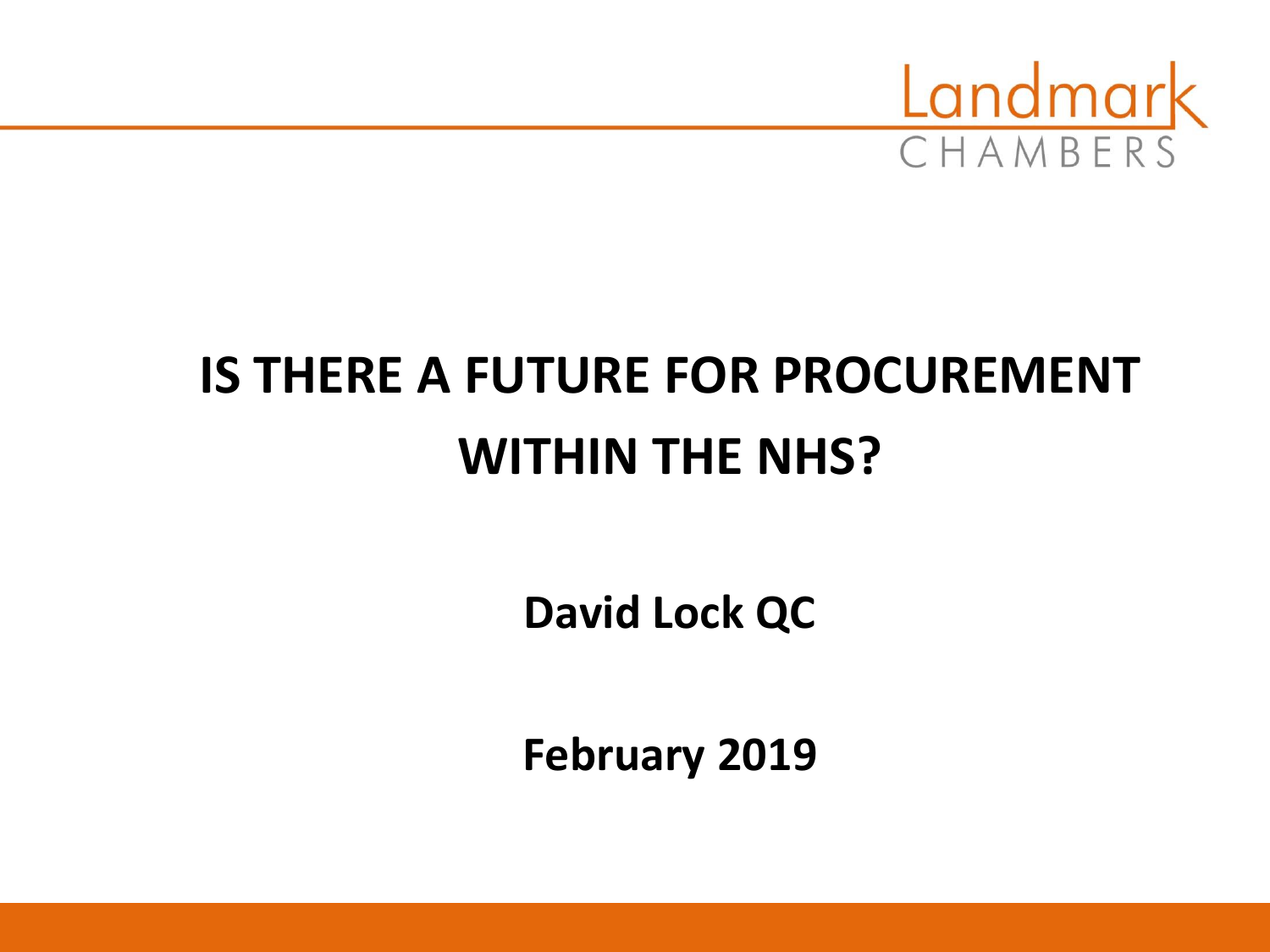#### **What is this talk about?**

- 
- Seeks to explore whether procurement law has any future within the NHS
- Examining concerns that in practice virtually all procurement exercises are arguably unlawful
- Comes with a health warning:
	- Arguments failed in R (Shepherd (On Behalf of 999 Call NHS)) v National Health Service Commissioning Board both at First Instance and at the Court of Appeal 20-22 November
	- Permission sought from the Supreme Court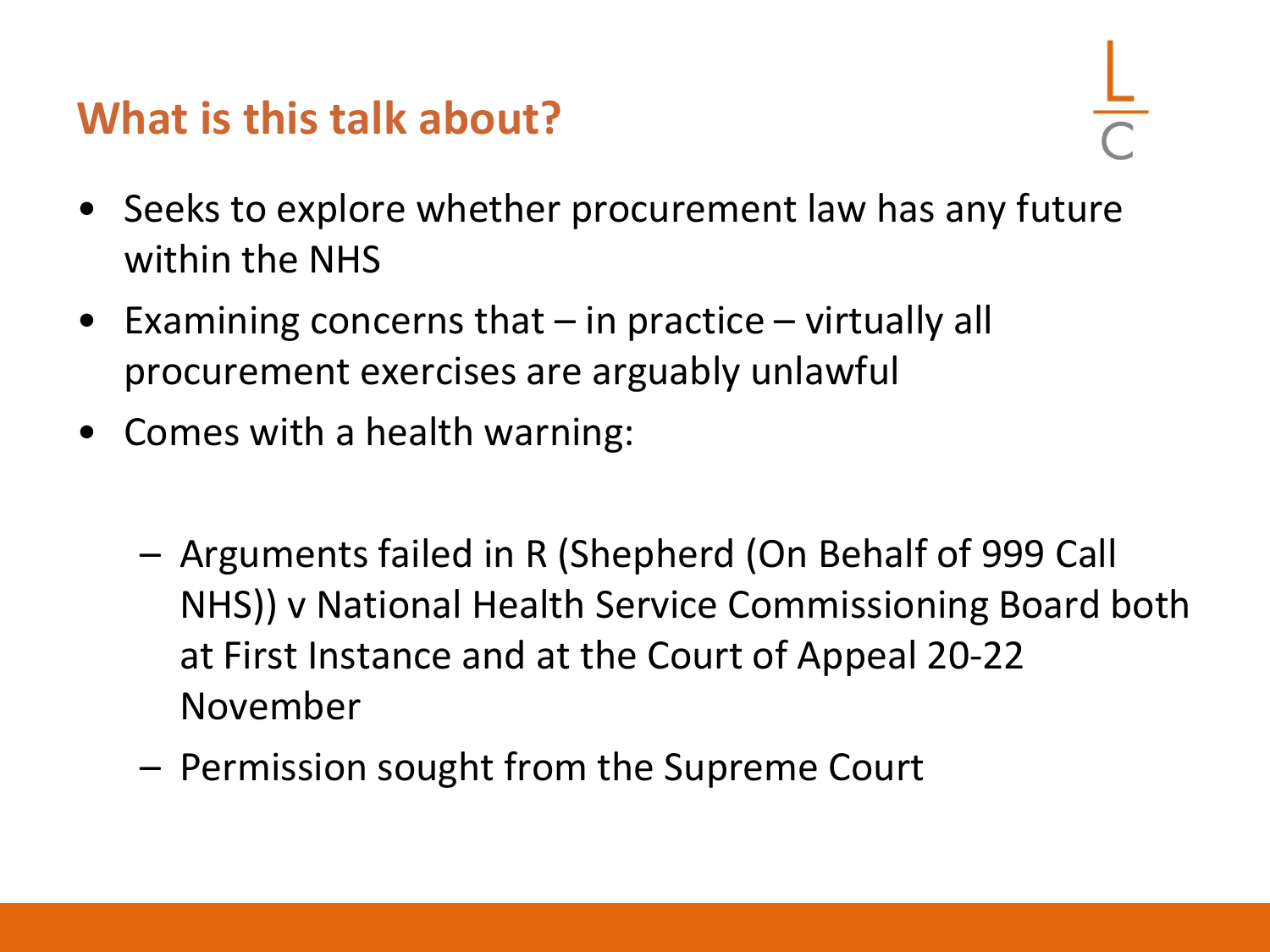#### **What was the ACO case all about**

- NHS commissioners and providers
- Providers divide into:
	- Acute care providers
	- Community care providers
	- Mental Health providers
	- Primary care services
- Some services commissioned by CCGs others by NHS England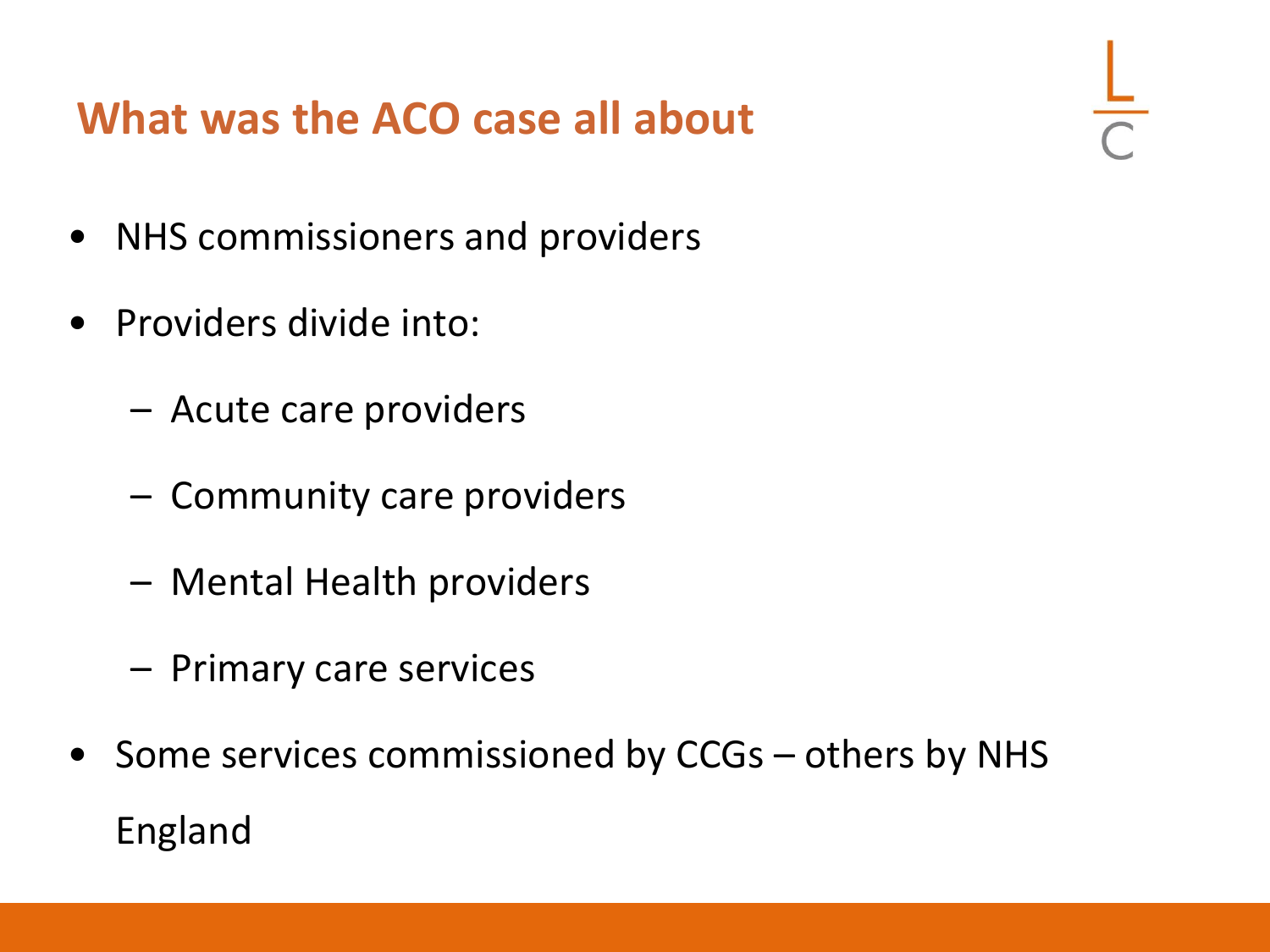#### **How are NHS providers paid?**

- Primary care:
	- Annual payment per person
	- Vast variety of top up payments
- Acute care is mainly on National Tariff
	- Emerged from Payment by Results
	- Tariff payment per patient per episode
	- Coding industry, currencies and SUS
- Mental health and community services on block contracts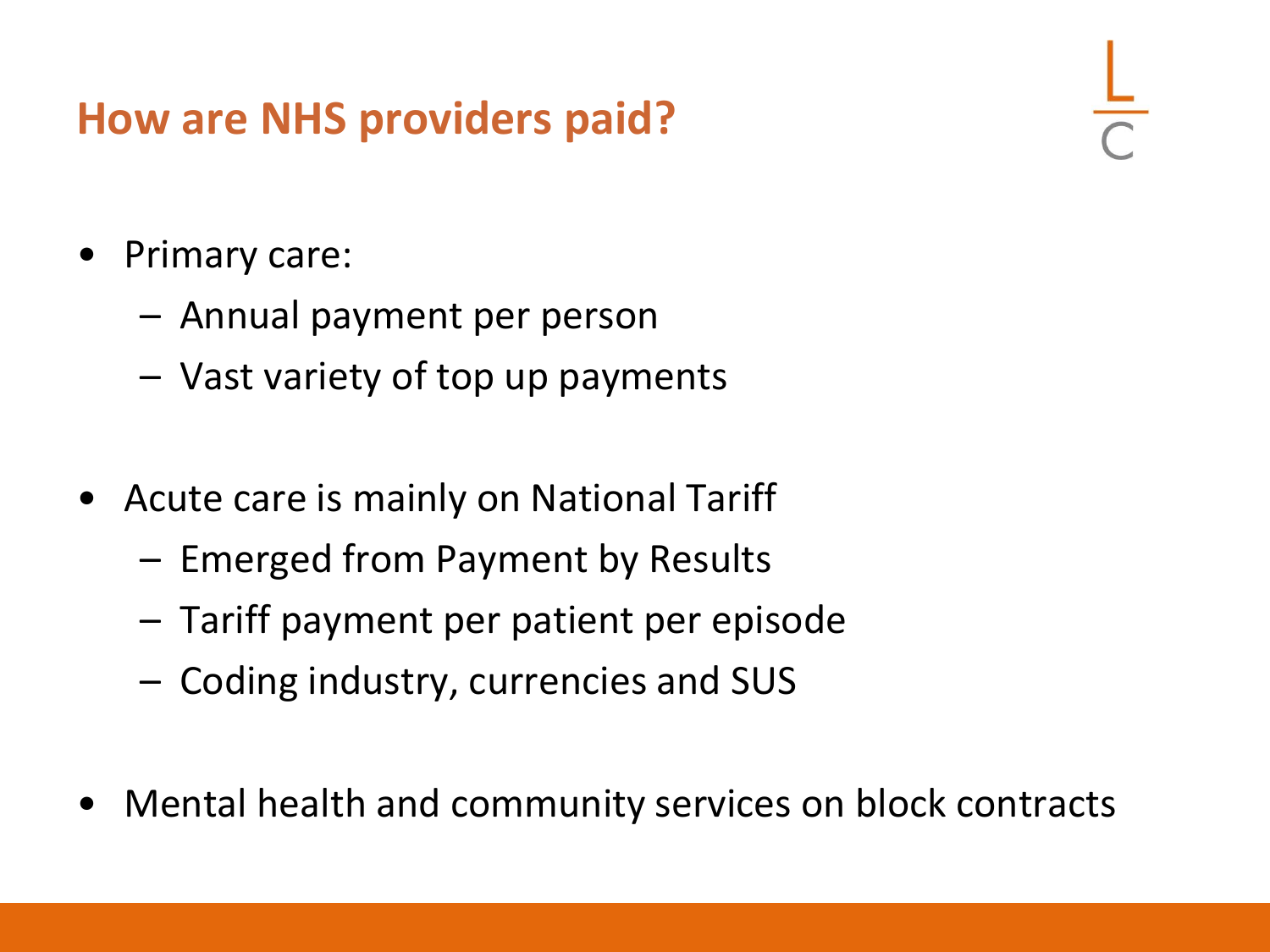#### **The problems with block contracts?**





People with mental health problems are being sent far from home for treatment, with some having to travel hundreds of miles.

NHS figures show 25 patients a month are treated in hospitals more than 186 miles (300km) away while 255 a month travelled more than 62 miles (100km).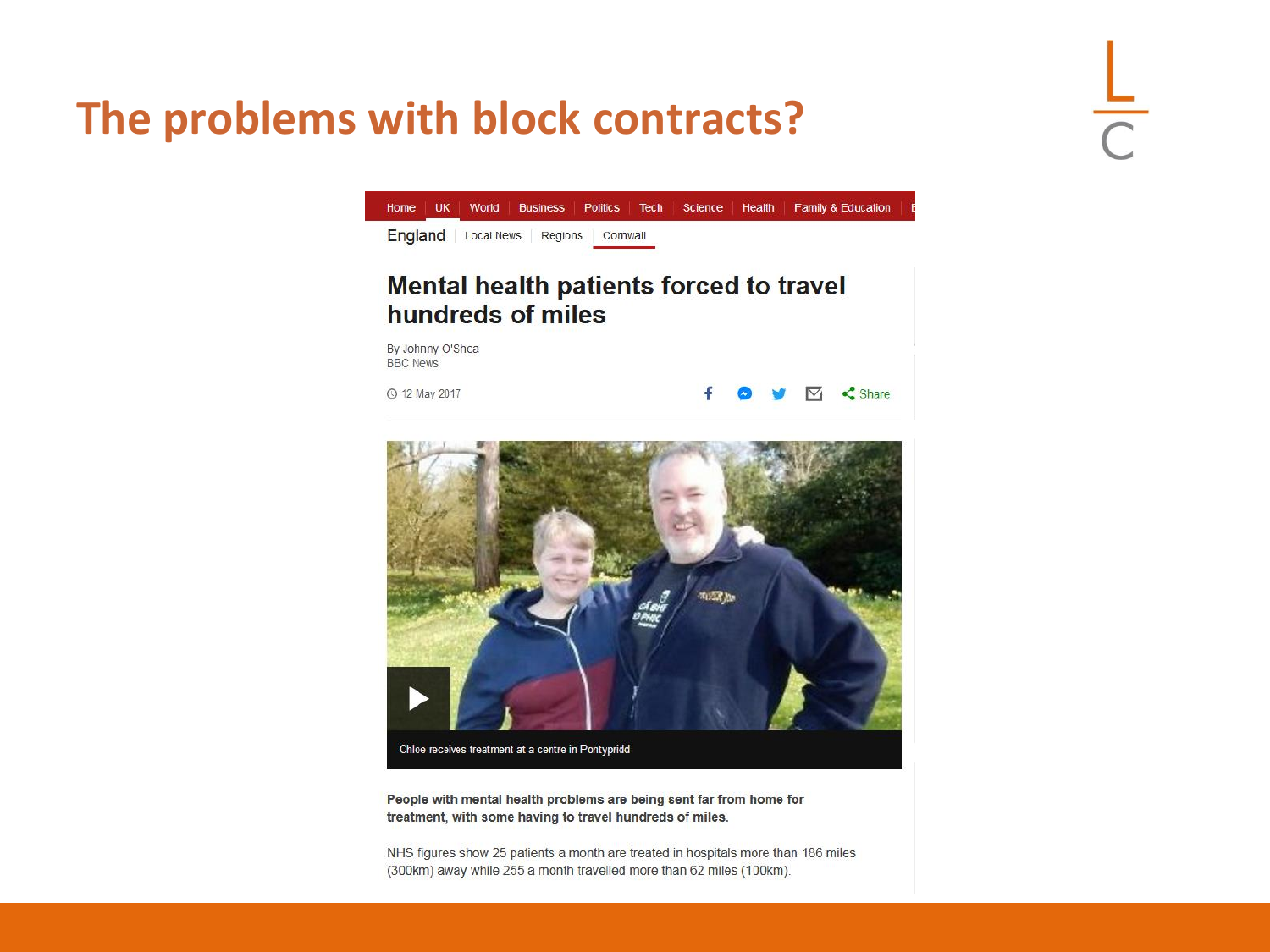#### **What are the National Tariff rules?**

• Key to National Tariff is s115 of Health and Social Care Act 2012

#### **Price payable by commissioners for NHS services**

(1) If a health care service is specified in the national tariff (as to which, see section 116), the price payable for the provision of that service for the purposes of the NHS is (subject to sections 124 and 125) such price as is determined in accordance with the national tariff on the basis of the price (referred to in this Chapter as "the national price") specified in the national tariff for that service.

(2) If a health care service is not specified in the national tariff, the price payable for the provision of that service for the purposes of the NHS is such price as is determined in accordance with the rules provided for in the national tariff for that purpose.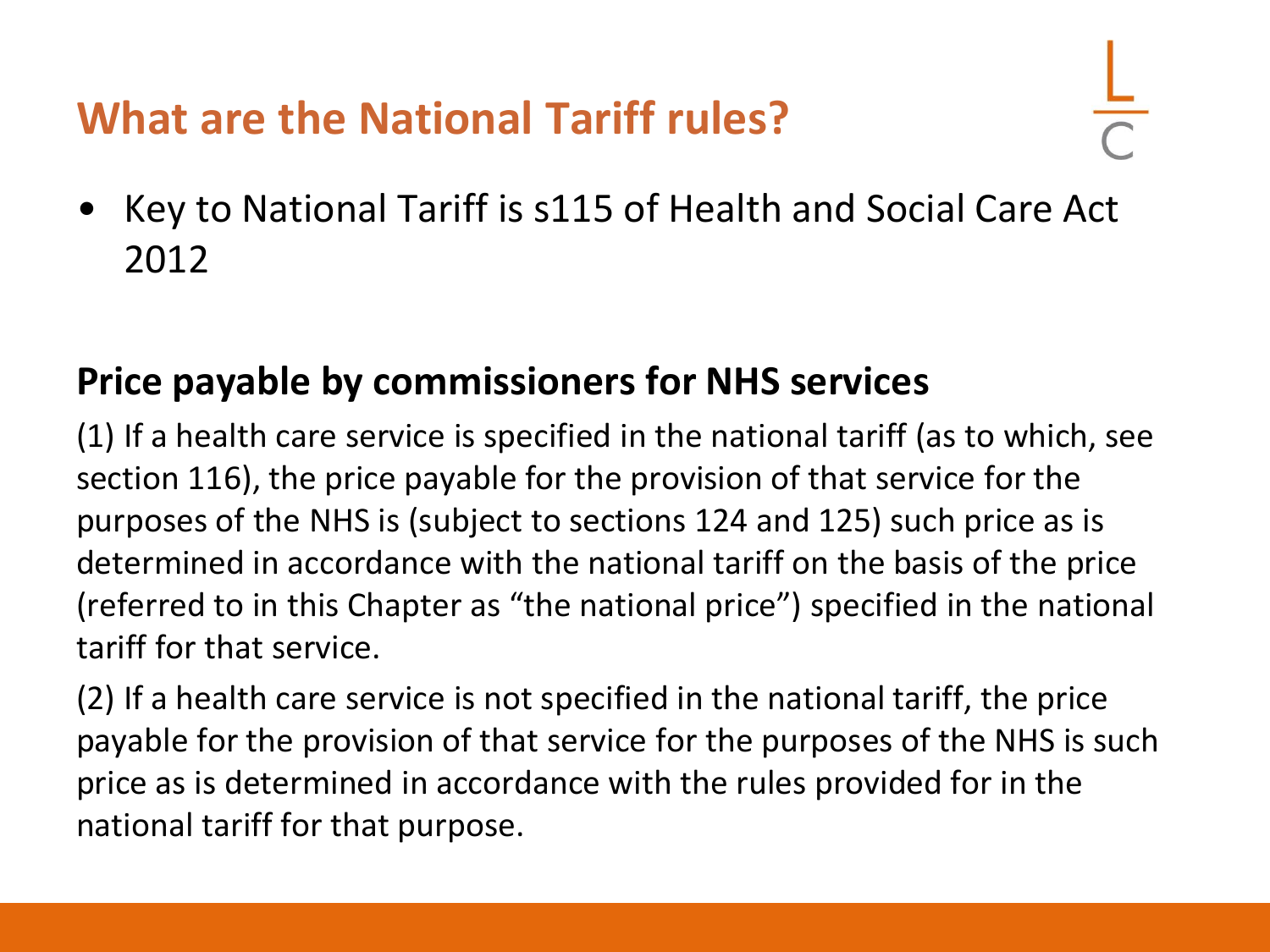#### **Specified services**

- Covered by s115(1)
- Price is determined in accordance with the national tariff
- Also has to be "on the basis of" the national price
- Subject to a two exceptions under s116(2) and s124/5:
	- S124/5 requires Monitor's express approval
	- Upwards only price revision
	- Strict test before price increase is permitted
	- No limits to price variation under s116(2)
	- One system or 2 systems?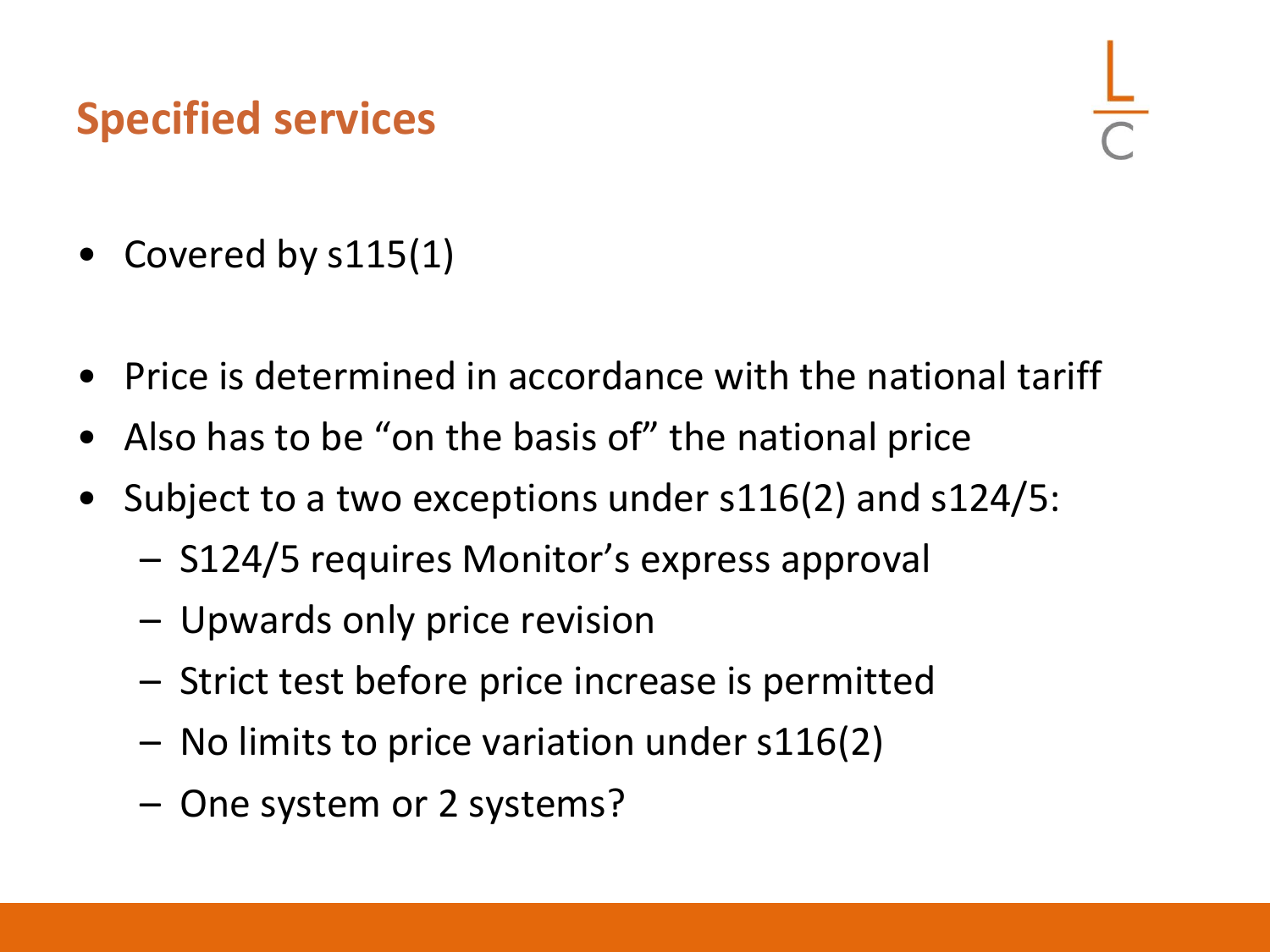#### **Non-specified services**

- No national price set in the National Tariff
- Can be based on service provided and not just on the basis of price for treatment provided to an individual patient
- Rules of national tariff must be followed before the price is fixed
- That gives third parties a key say in price fixing process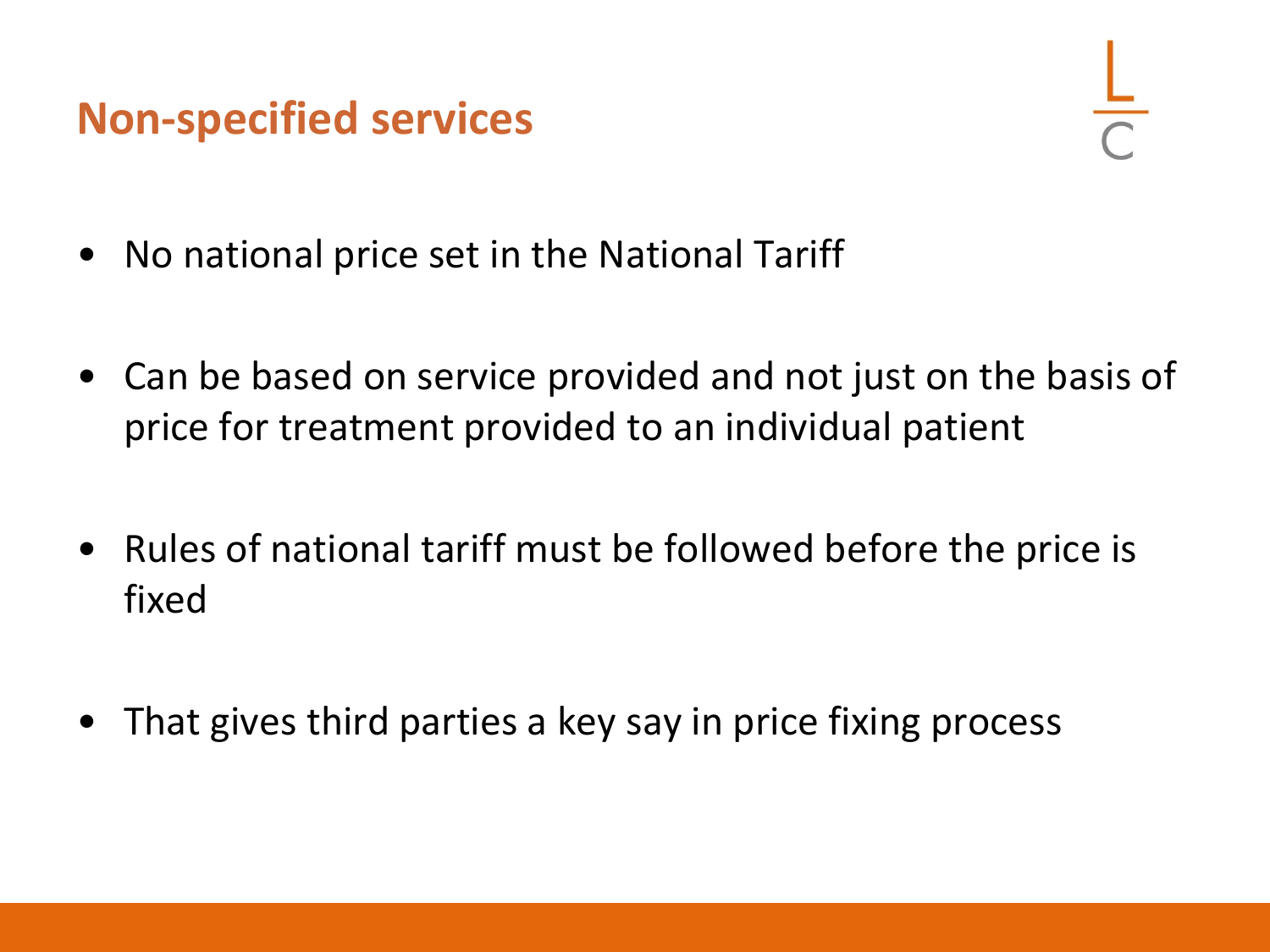### **How should third parties have a say in price fixing process?**

- This is where it gets complex!
- Third parties have an interest in ensuring that providers of NHS services are properly funded
- National Tariff rules designed to ensure that patients and clinicians have a clear say before the price is fixed
- Patients and the rest of the NHS have a clear interest in ensuring that providers are properly funded so as to ensure quality of services is maintained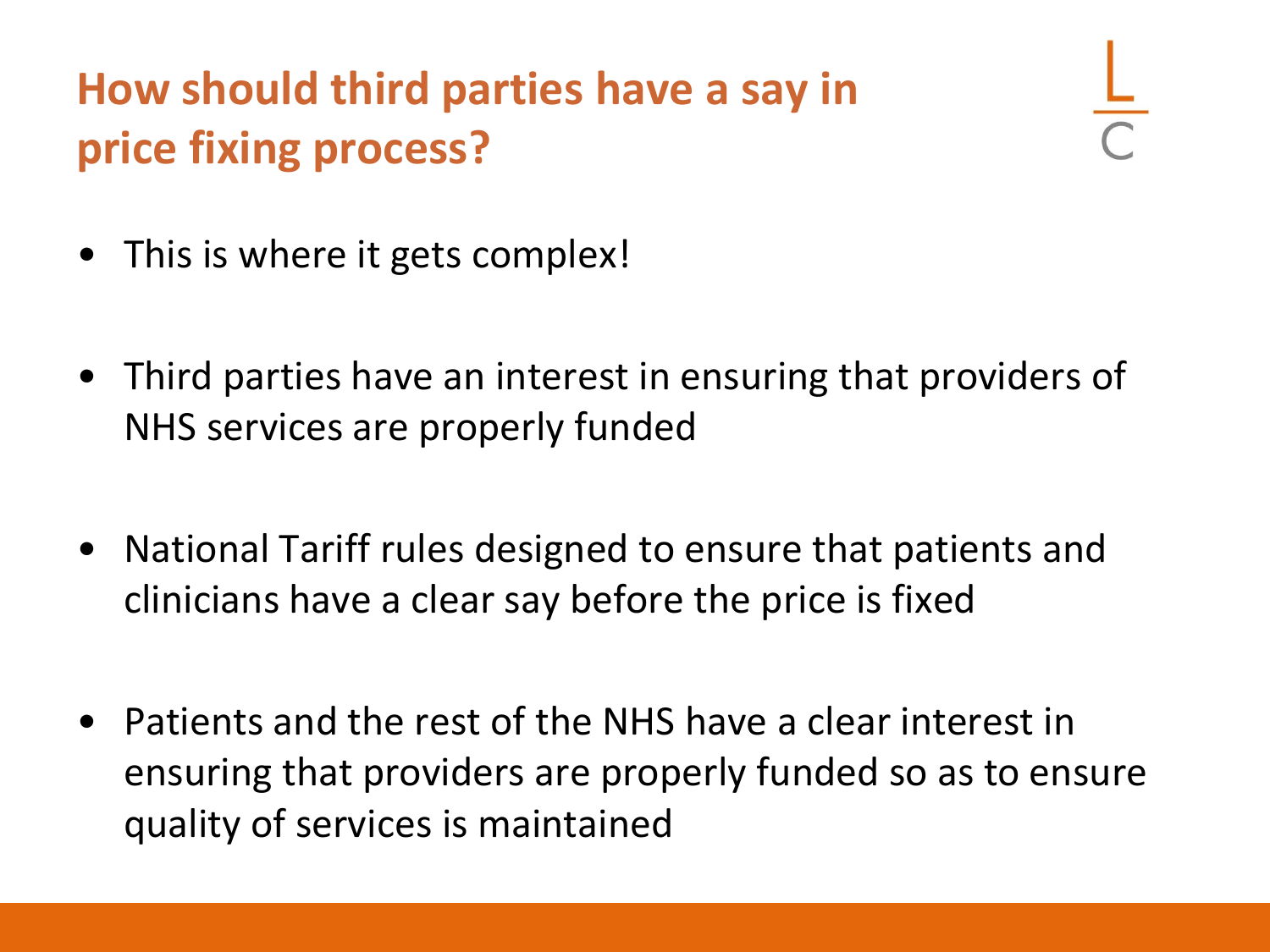#### **What are the rules of the NT?**

"326. Commissioners and providers must apply the following three principles when agreeing a local payment approach:

a. the approach must be in the best interests of patients

b. the approach must promote transparency to improve accountability and encourage the sharing of best practice, and

c. the provider and commissioner(s) must engage constructively with each other when trying to agree local payment approaches"

The detailed application of the rules including public and clinician engagement.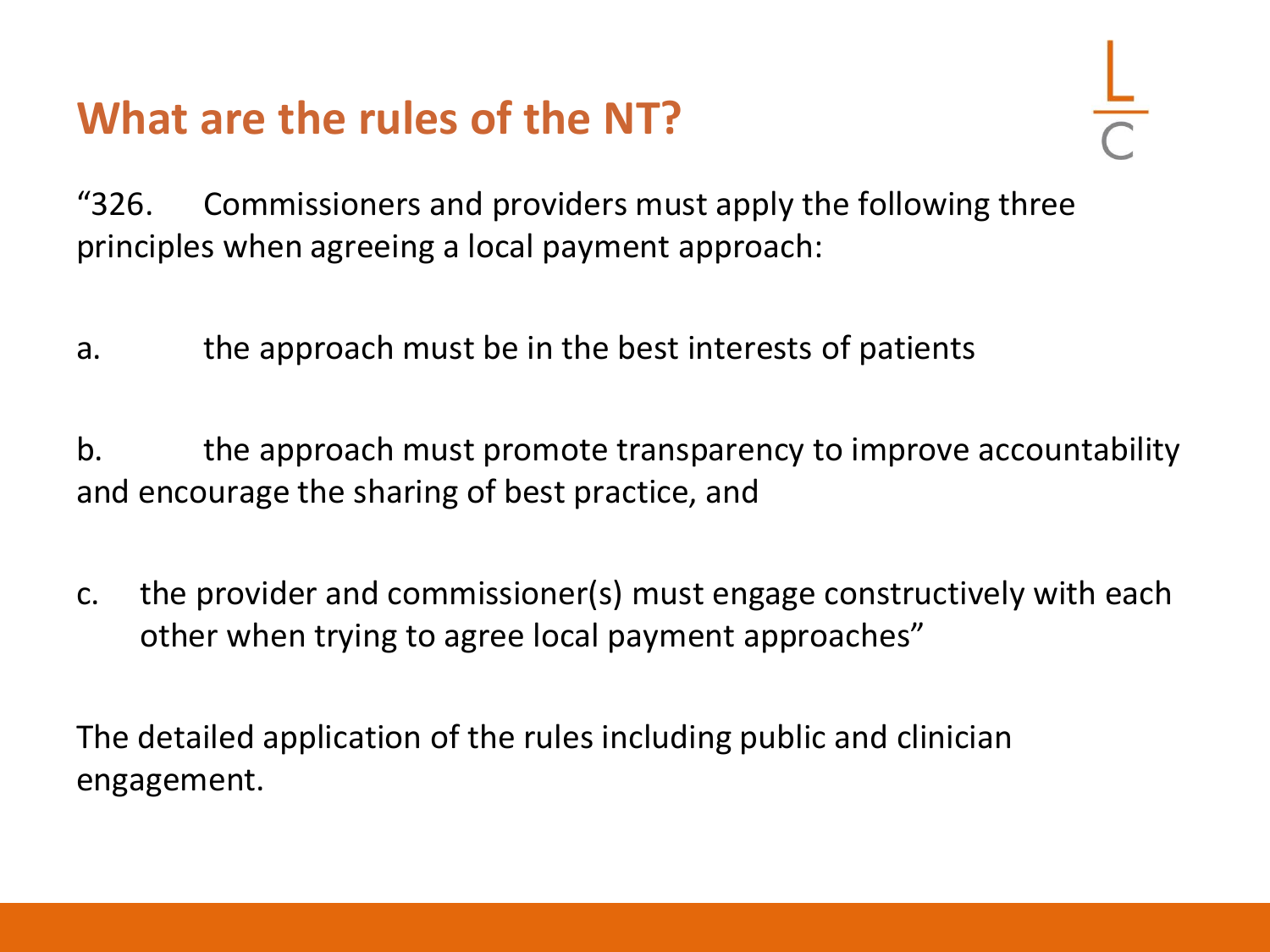#### **Variations under s 116(2)**

• Section 116(2) provides:

"The national tariff may provide for rules under which the commissioner of a health care service specified in the national tariff and the providers of that service may agree to vary—

(a) the specification of the service under subsection (1)(a), or

(b) the national price of the service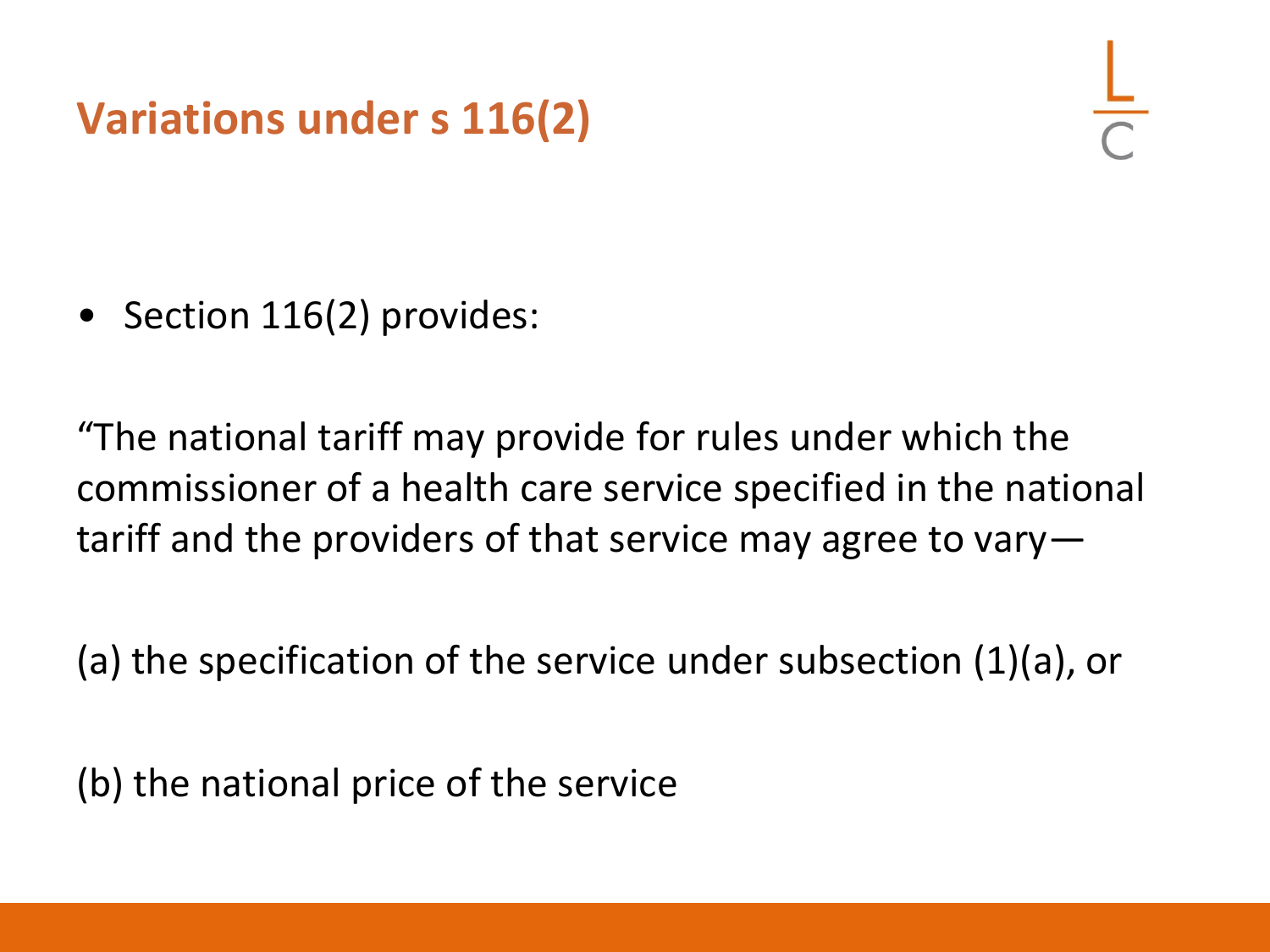#### **Variations under s 116(2)**

- But is s116(2) a substitute for s124/5 or a way of agreeing a contract variation before approaching Monitor? Former says Court of Appeal
- And, "or" means "and
- What is the point of s124/5 if s116(2) variation is an alternative?
- What about the repeated promises in parliament to rule out price competition?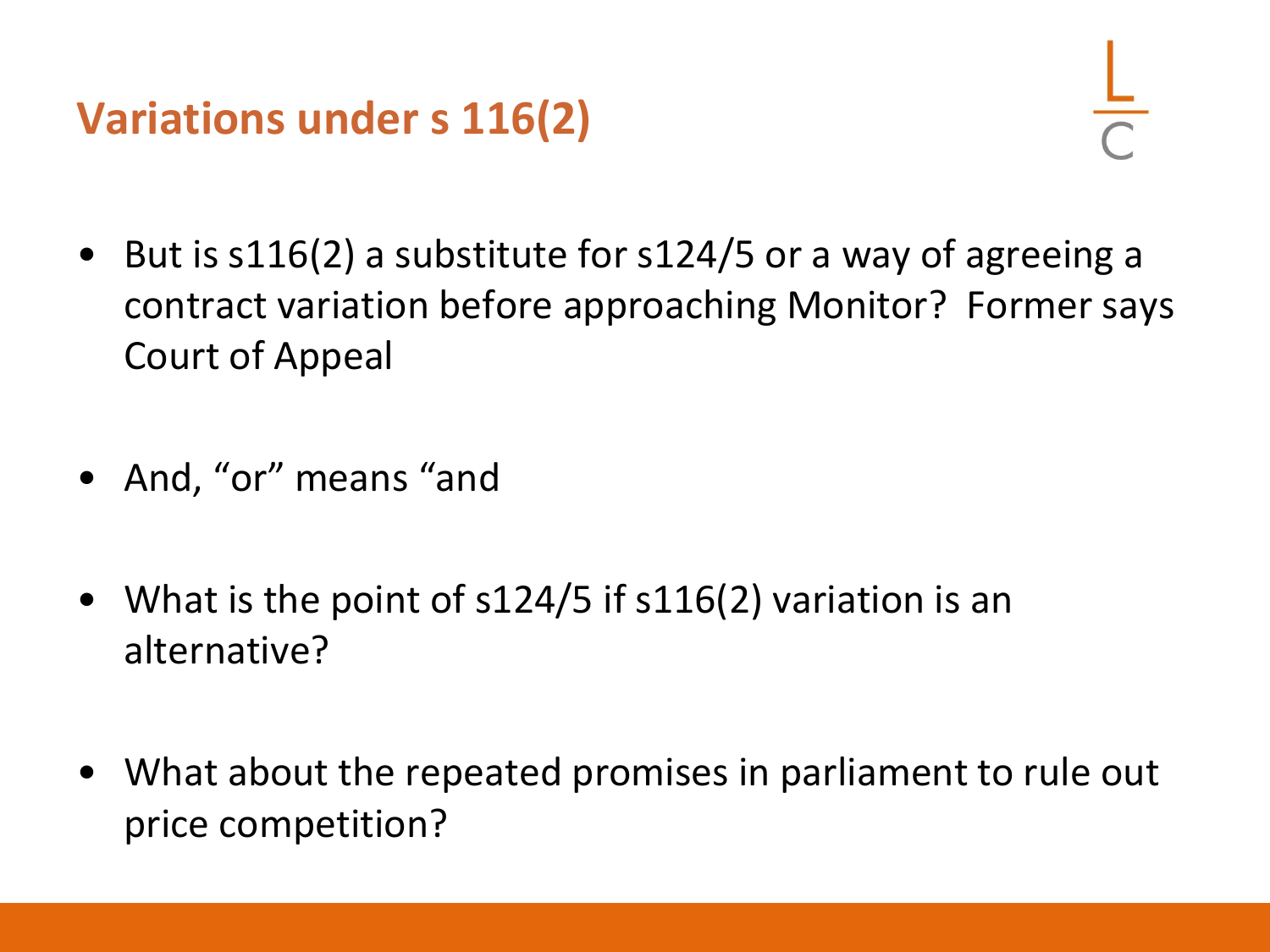**So what was the ACO case about?**

- Attempt by NHS England to introduce a new contract
- Single payment to cover acute, community and primary care services
- Kerr J ruled it was lawful after  $\frac{1}{2}$  day hearing
- Court of Appeal agreed
- Seeks to rewrite NHS contracting and procurement law.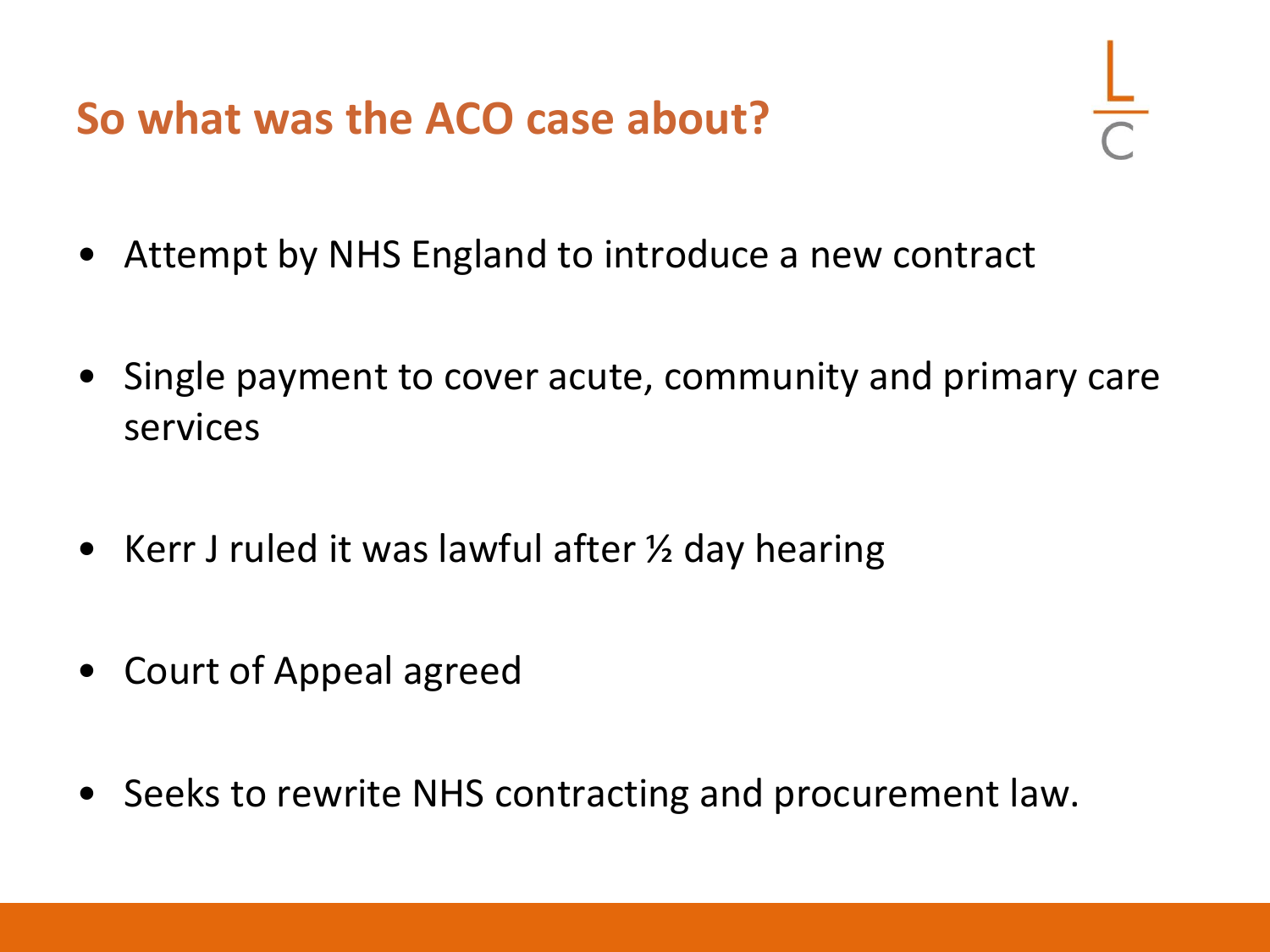#### **What happens next?**

- Permission refused for Supreme Court
- ACO contract lawful
- But also the rules about the procedures that have to be followed before prices are set remain in place
- So how does a price competition under a procurement exercise satisfy National Tariff rules?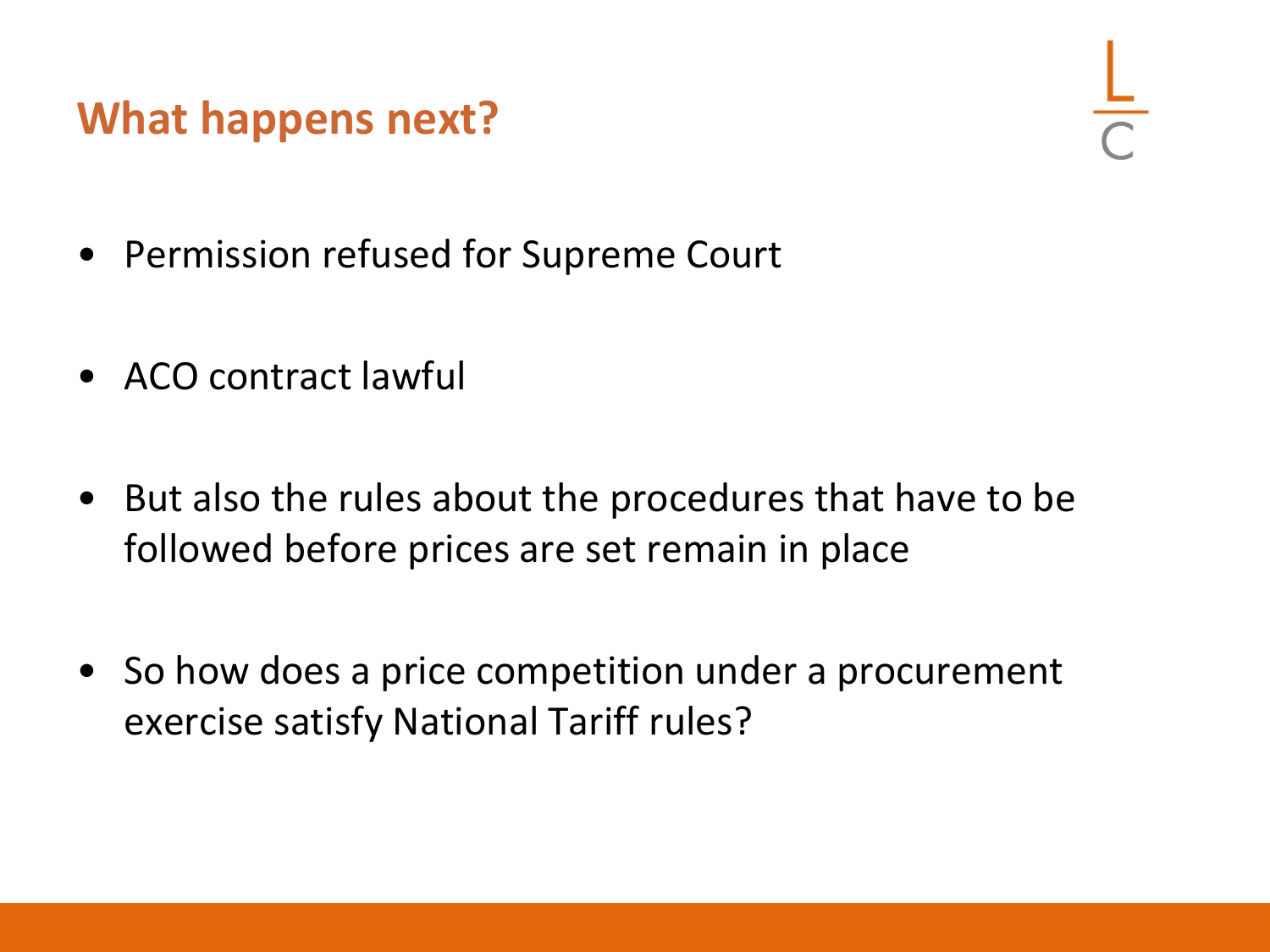#### **Proposals for reform**

- The NHS Plan published in January 2019
- Integrated Care Systems ("ICSs") are central to the delivery of the Long term Plan
- One CCG per STP area
- Non-exec chair of ICS and board
- Duties to the ICS system to override duties to the provider alone – so why maintain separate provider organisations?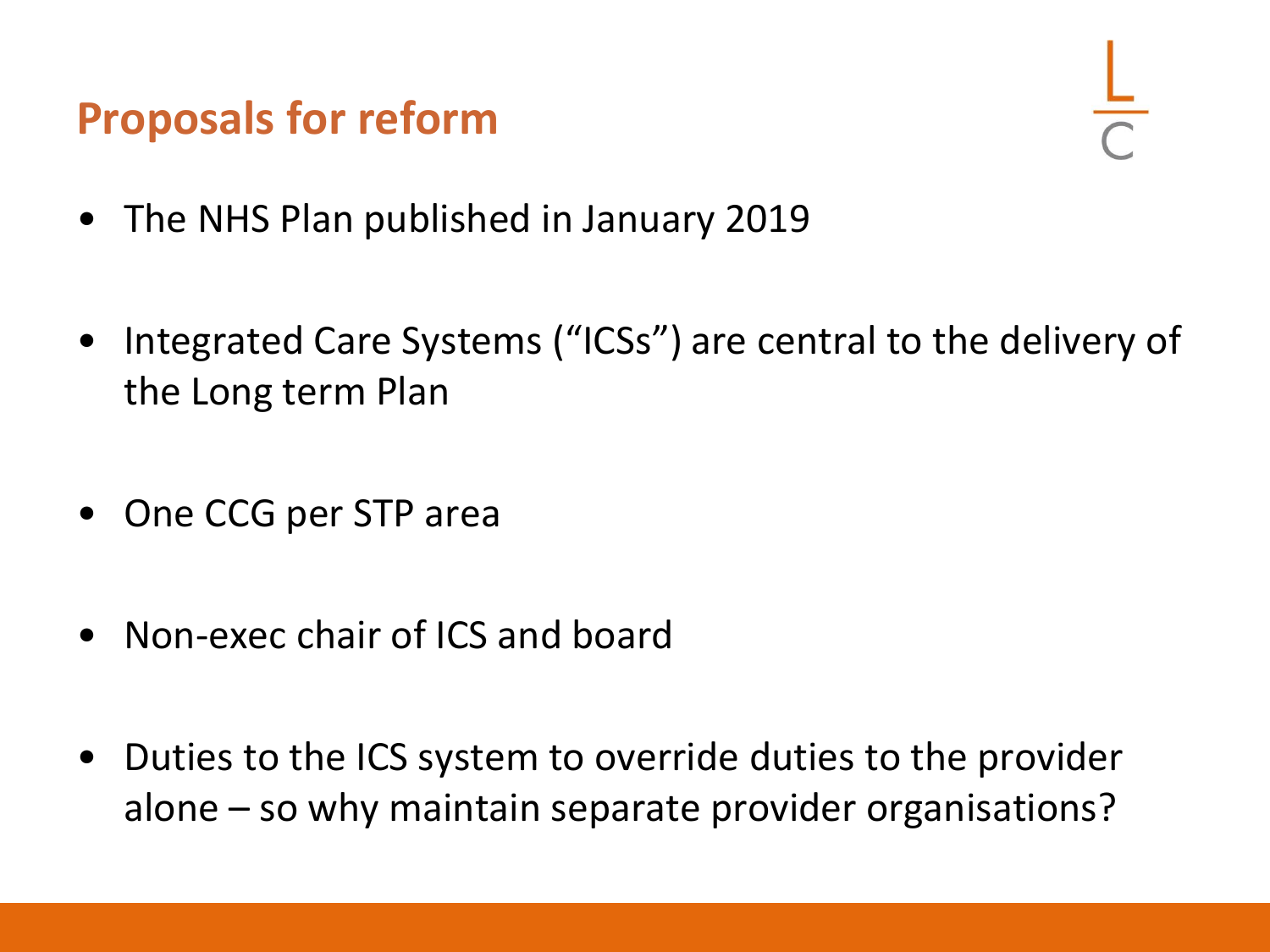#### **Legislative reform**

- Flagged up in NHS Plan in general
- Much more detail in NHSE/NHSI Board Paper for 28 February
- At last some sensible proposals to unravel the legal primary of the market and competition over co-operation and planning left by the 2012 Act
- Essential plan is to remove all NHS contracts from scope of procurement and remove CMA oversight from the NHS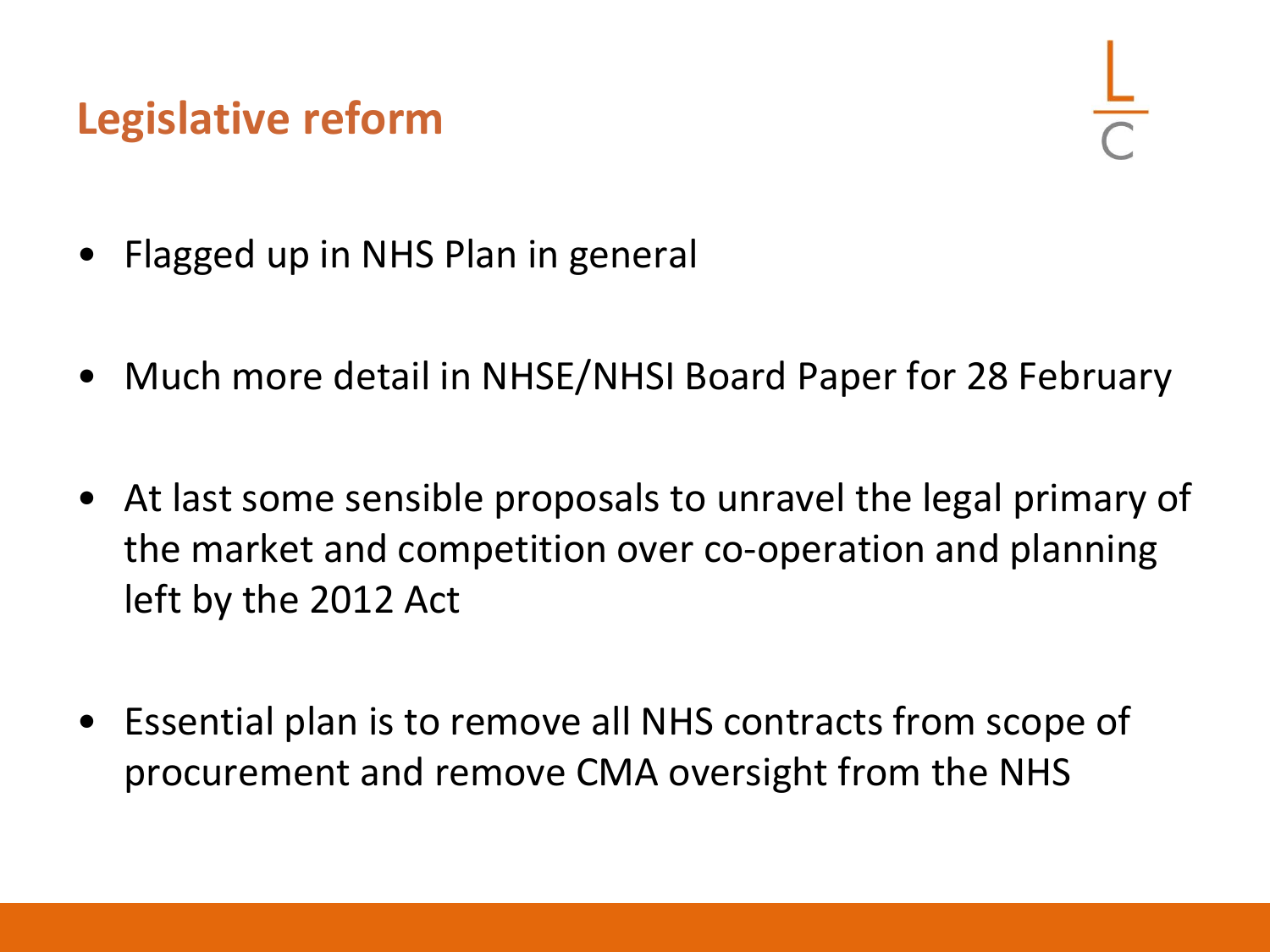#### **Timetable - guesswork**

- Engagement period up to 25 April 2019
- NHSE and NHSI will produce final proposals and then liaise with DoH and Health Select Committee
- Final Bill anticipated in Queen's Speech in autumn of 2019
- Bill may become law in 2020 and maybe implemented in late 2020/2021.